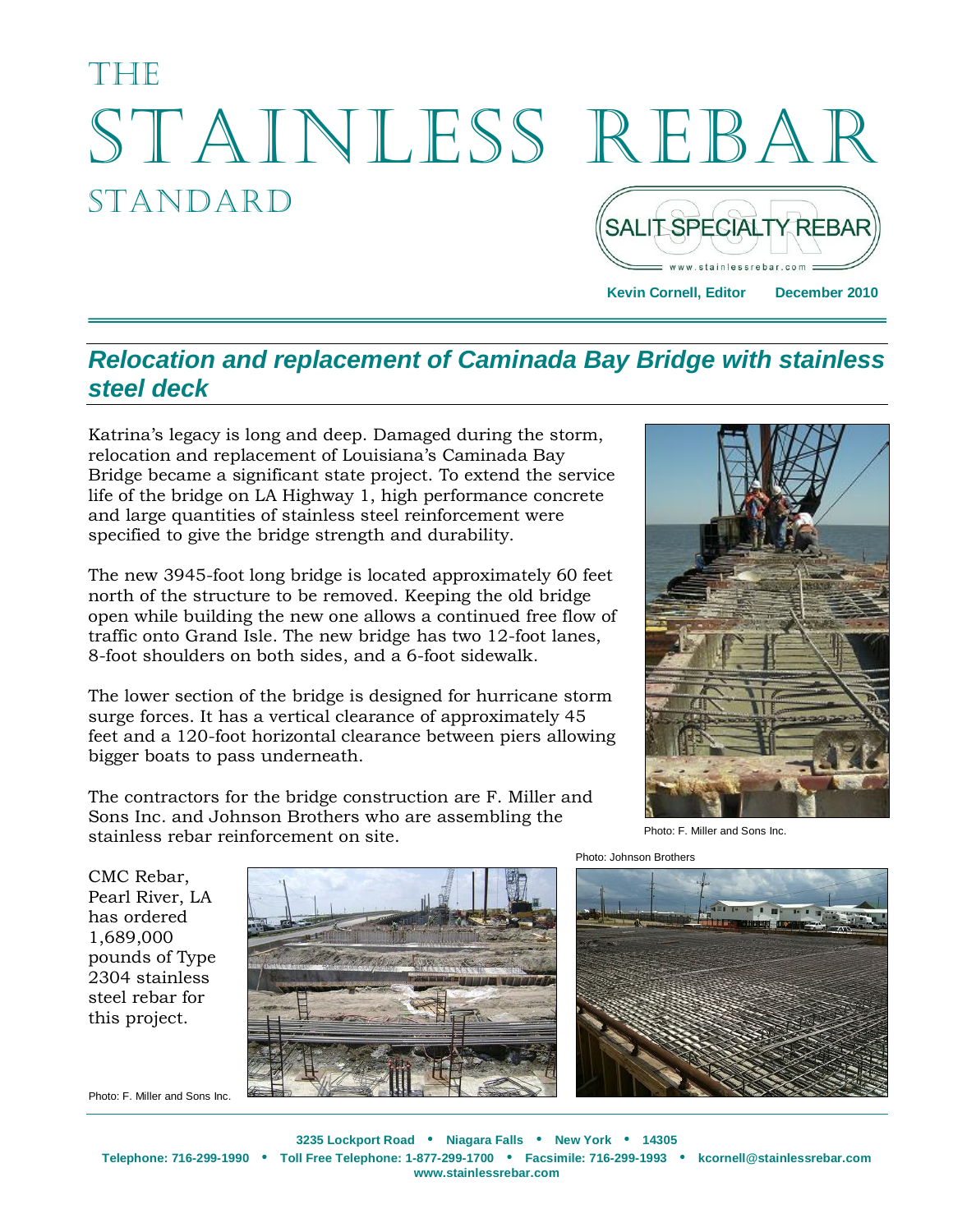# *Surrey BC Opts for Stainless in Tynehead Overpass*



Rendering of Tynehead Overpass **Source: http://www.surrey.ca/city-government/6836.aspx**

The City of Surrey, British Columbia in Canada is building a recreational Green Network to facilitate the movement of pedestrians and cyclists in the city center. In addition to being a bicycle way, the Green Network incorporates natural habitat enhancement, sustainable stormwater management, placemaking through public art and historical markers, wayfinding, and street furniture.

It is apparent that the City has incorporated the notion of sustainable development into its planning and infrastructure construction. The Tynehead pedestrian overpass that connects the Tynehead Regional Park south of Highway 1 and the Surrey Bend Regional Park north of the highway is a sustainable project that incorporates stainless

steel reinforcement with concrete elements.

The \$5.5 million overpass is 120 meters in length, with elements reinforced with XM-28 stainless steel. XM-28 is a Mn substituted austenitic grade (also known as Nitronic 32). The alloy is a non-magnetic stainless steel which is superior in strength and corrosion resistance. Heritage Steel was contracted for reinforcing steel fabrication services including supply and fabrication. Designed by Associated Engineering Limited, the bridge is part of the largest ever bicycle expansion program underway by the City. It is funded in part by the Build Canada program which requires construction to be complete by March 2011.

# *SSR is now using aSa for most business functions*

Salit Specialty Rebar is pleased to report that we are replacing our older computer-based inventory, and financials system with aSa (Applied Systems Associates). We have been implementing the new system in stages, and hope to be completely up and running on the new system the beginning of November.

Not only will our inventory be bar-coded for easy physical counts, but we will now be able to track each piece of material from shearing to loading on the truck. Heat number traceability will be a cinch, and optimized shearing runs will cut down on our scrap.

Salit Specialty Rebar has always taken pride in providing first class service for our customers, and aSa will enable us to continue to do so, by streamlining and improving efficiency in many aspects of our business.

# *Salit Specialty Rebar welcomes Michael Cornell*

Michael Cornell is the latest addition to the Salit Specialty Rebar Family. Having graduated from Elmira College in 2007, and then working for Barker Steel, as well as Valbruna Stainless, Michael brings his knowledge of the aSa system to SSR. In addition to inside sales, Michael is assisting in the planning and implementation of an expansion with a Stema Pedax Twinmaster III.

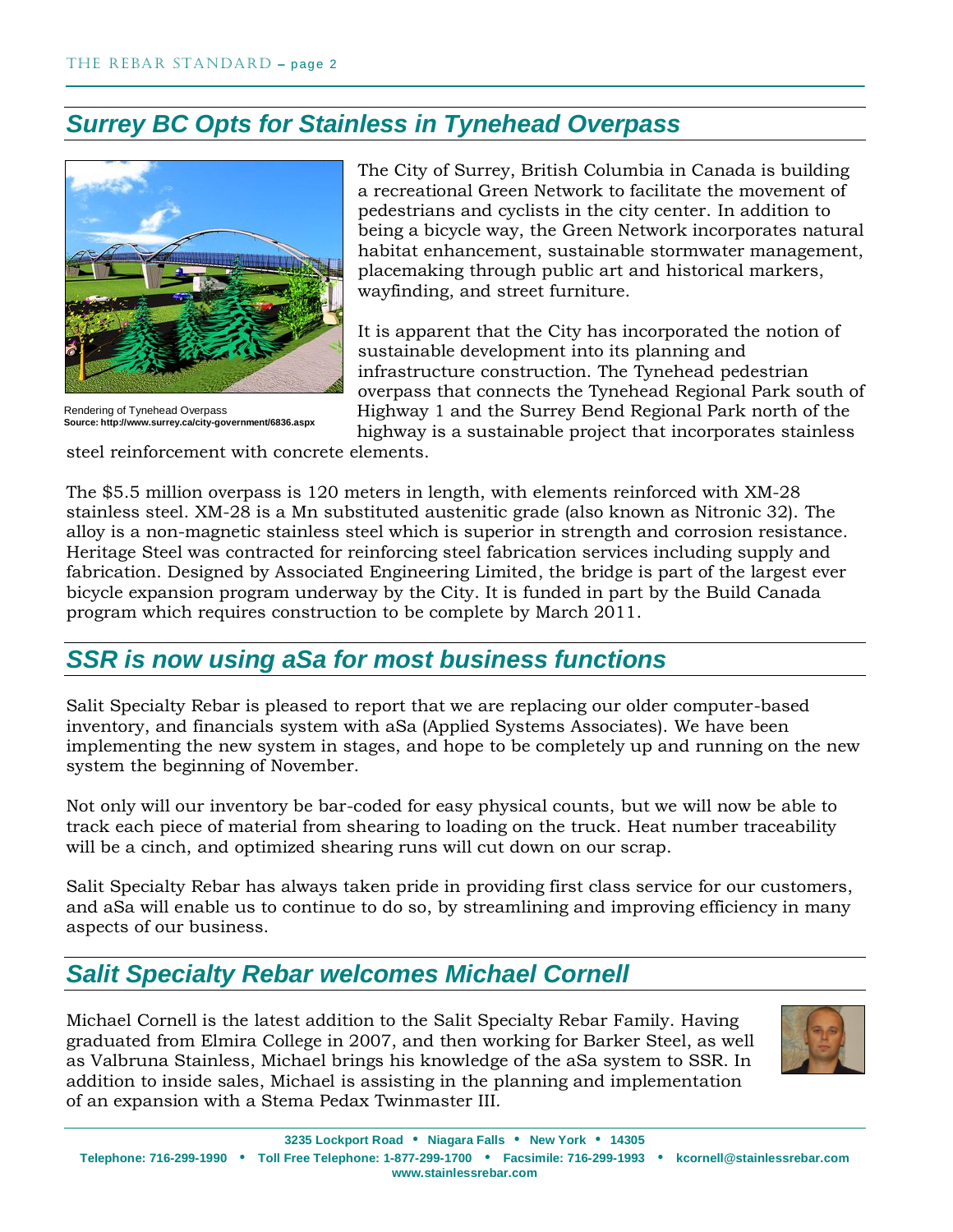

# *SSR Expands Capabilities with Stema Pedax Twinmaster III*

Salit Specialty Rebar has recently purchased a Stema Pedax Twinmaster III. This machine is an automatic twin-strand stirrup-bending device that is going to allow SSR to manufacture stirrups and bend bars at a faster rate, along with straightening rebar from coil.

Stema Pedax's headquarters is located in Kvistgaard, Denmark, while its main production plant in Bitburg, Germany. Stema Pedax has been making rebar manufacturing machines since 1926. The company introduced the first automatic stirrup bending machines in 1984, featuring high performance and easy operation.

The machine is scheduled to arrive in Niagara Falls, NY in the beginning of March 2011. The machine will allow SSR to manufacture at a faster rate to better-serve customers.

# *Sakonnet River Bridge Substantially Completed*



Salit supplied 1,557,910 lbs. of 2205 Duplex rebar for the Saskonnet River Bridge Photo: Barker Steel

Stainless steel supplied by Salit Specialty Rebar was specified for the new Sakonnet River Bridge that spans the Sakonnet River in eastern Rhode Island.

Groundbreaking for the 2,265-foot-long, 96-footwide four-lane bridge took place in April 2009. The bridge is expected to open in 2012. Rhode Island-based Commonwealth Engineering and Consultants is the lead designer. Cardi Corp. won the bid to build. Barker Steel LLC (a Harris Rebar Company) received the steel shipment from SSR.

By November 2010, the contract for installing the stainless steel reinforcement was substantially completed. Salit was chosen to supply 1,557,910 lbs. of 2205 Duplex rebar cut to length and pre-

bent, based on the location of its facility in Niagara Falls, NY in close proximity to the job site, and the ability of Salit Specialty Rebar to meet volume demands and fabrication requirements.